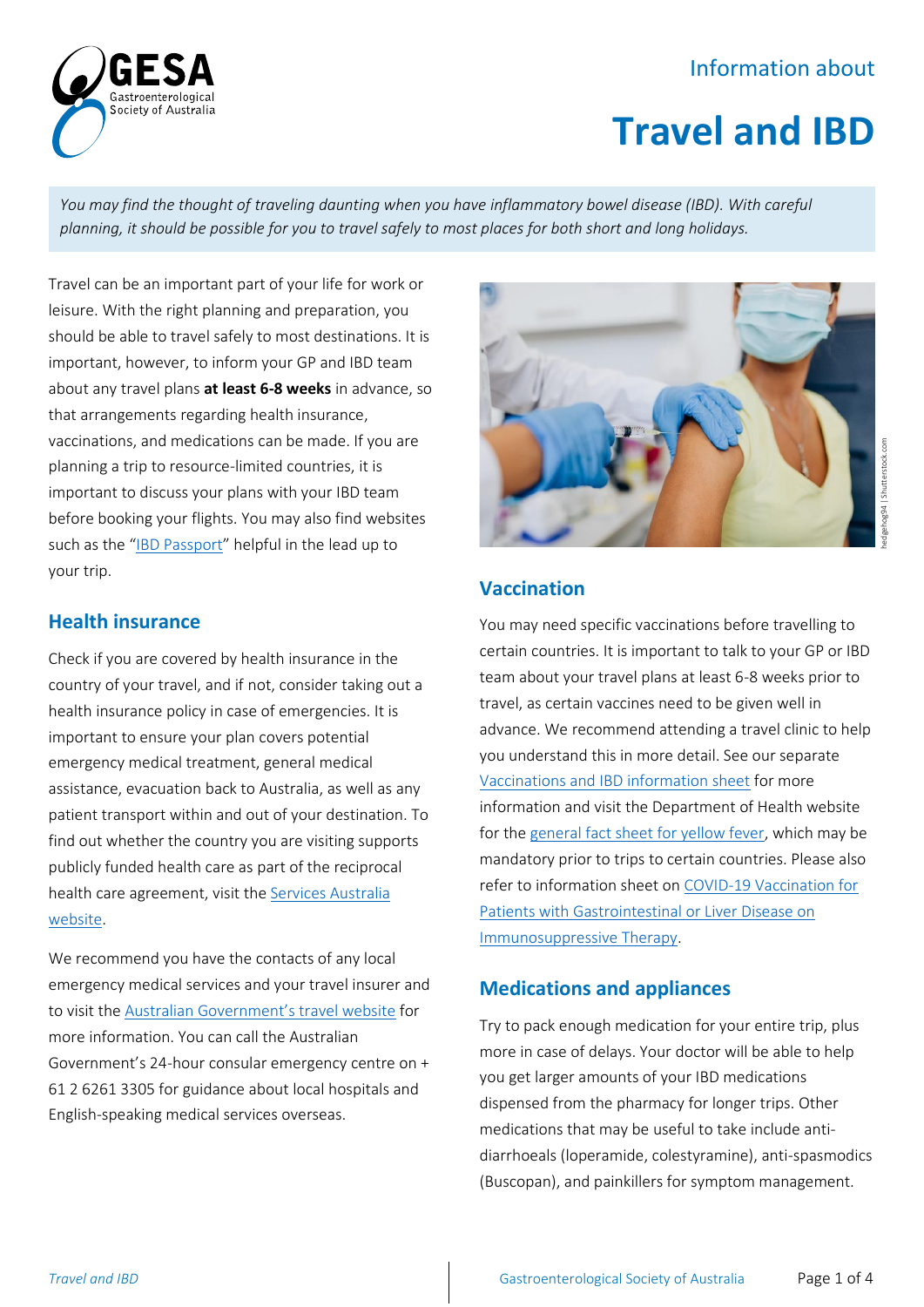It is important to discuss with your IBD clinician the possibility of having a spare prescription for antibiotics or corticosteroids in case you experience a flare whilst overseas and are not able to access medical services quickly. We suggest that you discuss which symptoms constitute a flare and clarify when you should be resorting to taking emergency steroids.

If your medication requires refrigeration, you can store these in cooler bags. Ask your IBD team about obtaining some of these (some pharmaceutical companies supply patients with these). Remember that some medications may be stable out of the fridge for different durations, so make sure to note the timeframe for all your medications. Carry your medication in your cabin luggage when you fly, in case your baggage is lost or misplaced.

If you have a stoma, you may need to pack extra appliances or different types of appliances to make plane travel more comfortable. Please discuss this with your stomal therapy nurse or supplier in advance. If you have recently had surgery, it is recommended to hold off on travel until you have recovered well. Please discuss this with your surgeon.

## **Airlines**

It is suggested that you contact your chosen airline(s) regarding policies about medication and equipment that you may need to transport with you on your trip. It is important to clarify what is permissible as carry-on and checked-in luggage with each individual airline you are travelling with on every leg of your trip so that these essentials remain in your possession.



# **Medical documents**

It may help to have certain documents while you are away. These include a vaccination card, letter from your doctor summarising your disease and treatment, the dates and names of any surgeries (and operation report if you are able to obtain it), a list of all your medication and doses and contact details for your IBD team. You should also consider specific documents such as 'fitness to fly', a letter requesting exemption to allow you to carry your injections, needles and medication on board and a copy of your latest prescriptions.

# **Risk of blood clots or deep vein thrombosis (DVT)**

Blood clots are a risk for anyone who is travelling long distances or immobilised for a prolonged time. Usually, these clots develop in the leg (deep vein thrombosis, DVT), causing pain in the calves or swelling in the legs. A clot can travel to the lungs (pulmonary embolus, PE), causing chest pain, shortness of breath, lightheadedness, or very rarely, death. The risk is greater if you have had recent surgery (especially within 6 weeks of travel), or are currently undergoing a flare of your symptoms. Your risk of DVT may reduce if you take regular fluids (apart from caffeine or alcohol) to keep well-hydrated, avoid smoking, exercise your calves, walk at regular intervals around the cabin, use compression stockings or sometimes blood thinning medications. Speak to your IBD team about how your risk of blood clots may be reduced.

## **Sun exposure**

Certain medications increase your skin sensitivity, making you more prone to sun damage and some skin cancers. These include azathioprine, mercaptopurine, methotrexate, infliximab, golimumab and adalimumab. It is universally recommended to use a sunscreen with high SPF (30 or higher) and reapply it frequently, reduce sun exposure at peak UV index times, as well as covering up with clothing and wearing a hat to avoid sun damage.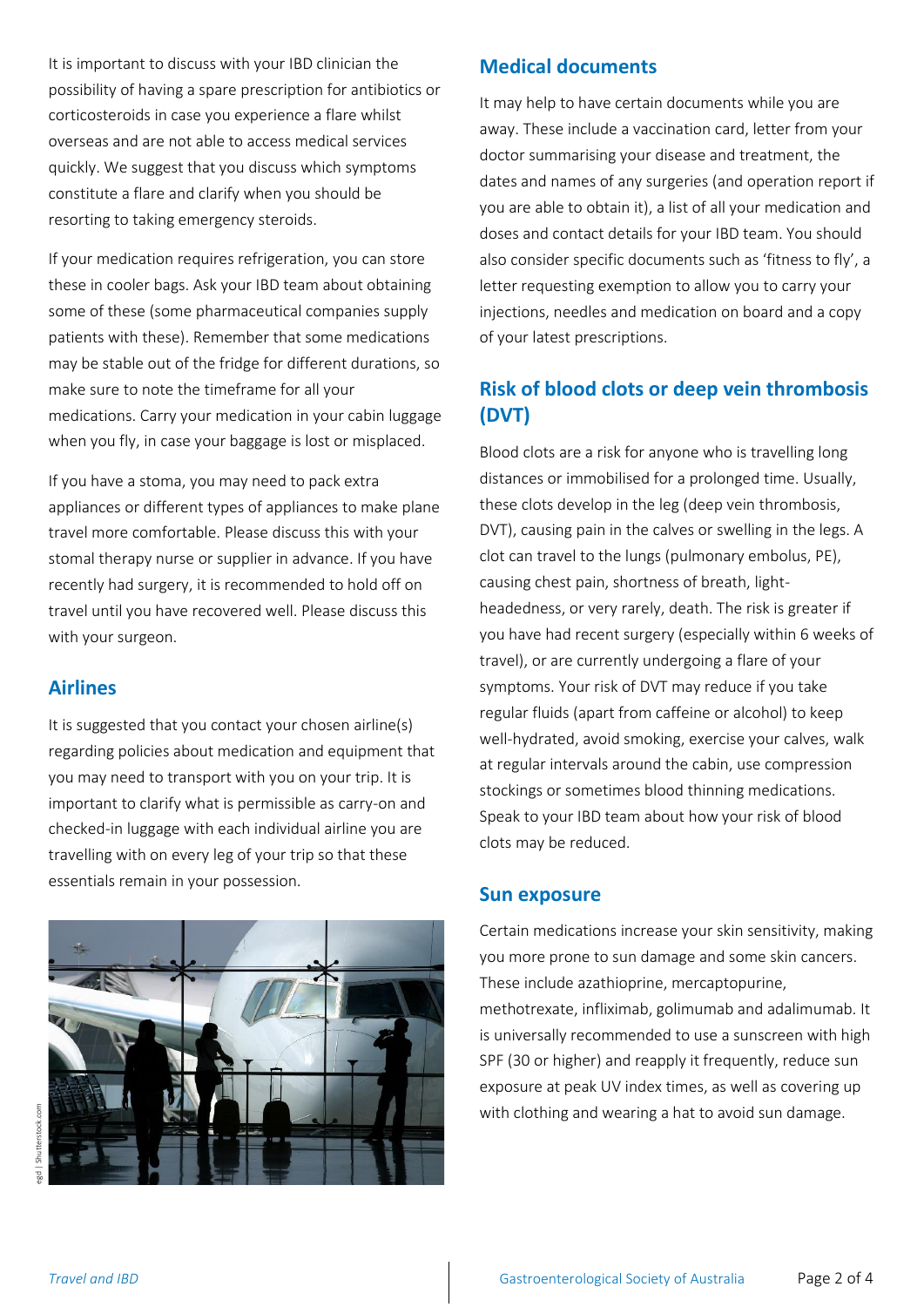# **Preventing and managing worsening symptoms while on holiday**

Some patients with IBD may experience worsening symptoms while on holiday. These can be due to infections such as gastroenteritis or food poisoning, or due to a flare of the underlying IBD.

You may reduce the risk of infections by taking precautions with food and drink, especially in resourcelimited countries where tap water or food may be contaminated:

- Please refer to the [Centers for Disease Control and](https://wwwnc.cdc.gov/travel)  [Prevention website,](https://wwwnc.cdc.gov/travel) select your destination, and scroll to the "Eat and Drink Safely" section for further information in your chosen destination
- Ensuring clean water is available for:
	- o Drinking including for all mixed drinks or juices
	- o Washing other food items
	- o Personal hygiene such as brushing your teeth

If there is concern about any of these, it is preferable to use bottled or boiled water.

• Avoid potentially contaminated foods like raw vegetables and salads, fresh fruit juices, ice in drinks (the water may not be safe), undercooked meats and shellfish.

If you do become unwell with vomiting and diarrhoea:

- Maintain hydration with regular intake of bottled or boiled water and electrolyte solution if available
- Take some rest
- Monitor your symptoms.

An infection should usually get better within 2-3 days. However, if symptoms persist, worsen or you develop fevers or bloody diarrhoea, you should:

- Seek medical attention as you may need:
	- o A course of antibiotics like ciprofloxacin or azithromycin
	- o A course of steroids (e.g. prednisolone) if a flare of IBD is suspected
	- o Further investigations or treatment
- Contact your IBD team in Australia if you are able to.

### **Traveling with a stoma**

Having a stoma does not prevent you from travelling, however it is advisable to discuss your plans with your IBD team including your surgeon and stoma therapy nurse. They will help ensure you are well-equipped and prepared for any flights and locations you may visit. It is also especially important to discuss what to look out for when caring for your stoma away from home and to ensure that you are always well-hydrated should you also experience an episode of gastroenteritis. For more information, view the leaflet developed by the [Australian](https://www.stomaltherapy.com/documents/PEP_travelling_with_a_stoma_2017.pdf)  [Association of Stomal Therapy Nurses.](https://www.stomaltherapy.com/documents/PEP_travelling_with_a_stoma_2017.pdf)

## **Toilet planning**

Access to toilets may vary in different locations. Ask your IBD team about any toilet access cards which you can be issued or register for the ["Can't Wait](http://www.cantwait.net.au/) Card".

If you have a smartphone, you can type in the names of the following applications into your app search box and download these for a map of toilets throughout your travels. These may help locate a toilet nearby when needed:

- Get Flushd
- The toilet finder
- The WC finder
- Sit or Squat
- Where to wee
- IPeeAddress.

Alternatively, refer to the links below.

## **Other general planning**

You may find it useful to pack a travel kit which includes spare clothes, toilet paper, wet wipes, antibacterial hand gel, sickness bag, zinc cream and electrolyte solution or tablets, and possibly some antibiotics or supply of steroid medication.